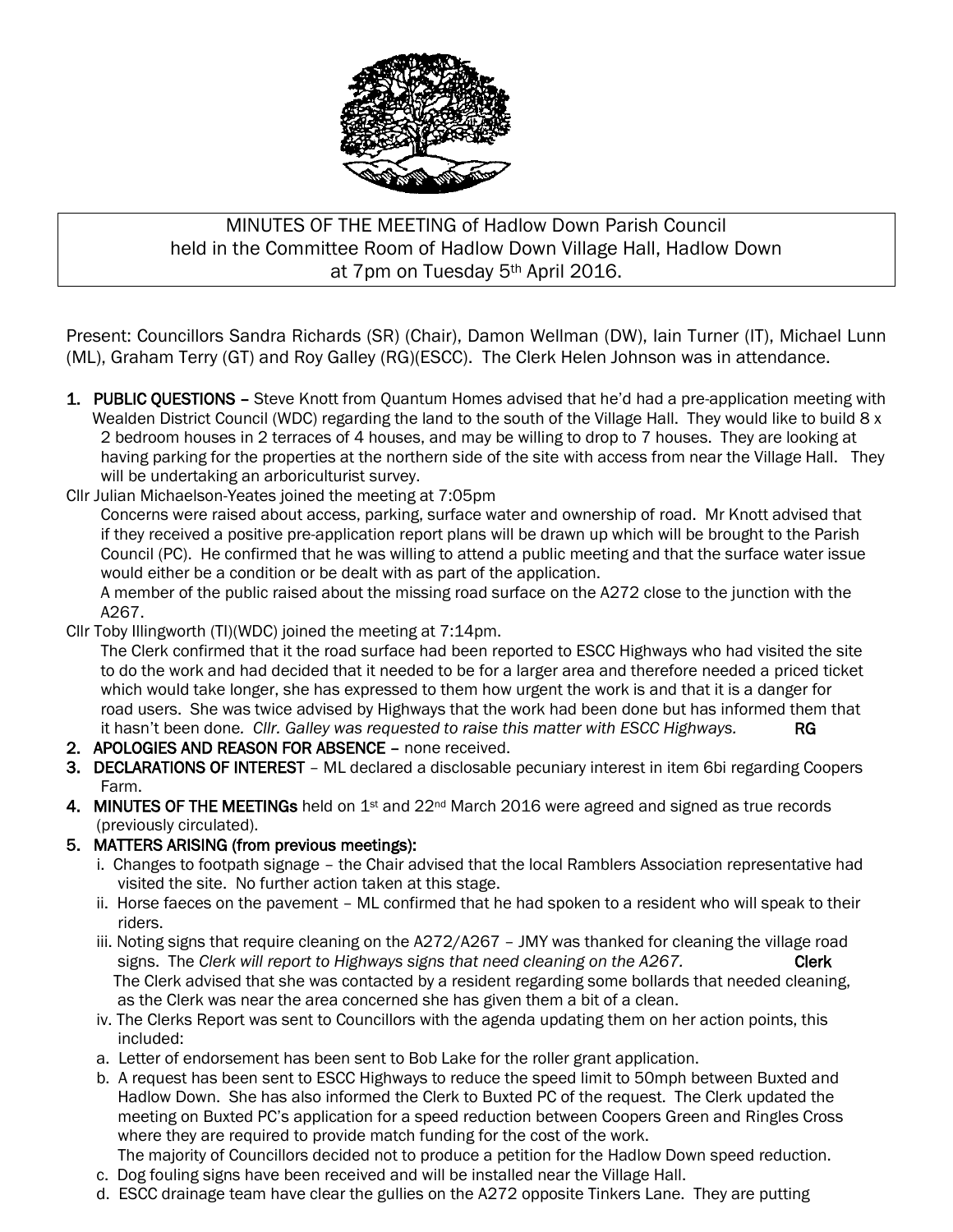together a drainage scheme for this area which will be referred to the Asset Management Team for future consideration. If flood signs are required Highways should be contacted urgently.

#### 6. PLANNING:

### a. APPROVED PLANNING APPLICATIONS:

 i. WD/2015/2785/LDE – The Cottage, Broadreed Farm – Non compliance with condition number 5 of planning consent WD/97/1406/JF for a period of more than 10 years.

## b. PLANNING MATTERS:

 i. Land at Five Badgers – the Clerk advised that WDC are awaiting the outcome from the planning inspectorate and that the appellants have requested that the enforcement and planning appeals be linked.

 Gate House Farm – the Clerk advised that she had been contacted by the representative of the applicant regarding the timescale for the calling of the 22<sup>nd</sup> March meeting and the issuing of the agenda, she has responded confirming that the PC acted in line with the Local Government Act 1972. Councillor Michael Lunn wasn't involved in the meeting during the following item:

 Coopers Farm – the Clerk advised that Cllr Lunn had written to her to advise that he will be applying for a further 12 month extension to his temporary agricultural planning permission as his pre-application meeting for a permanent agricultural home won't be heard till May.

#### 7. REPORTS FROM CLLR. ROY GALLEY, ESCC & CLLRS. TOBY ILLINGWORTH/MICHAEL LUNN WDC – Cllr. Galley (ESCC) updated the meeting on the East and West Sussex and Surrey devolution plan which will cover Highways and Infrastructure. More houses will be delivered if devolution is granted. He also advised the meeting that he had presented a number of speed reduction petitions to ESCC and felt that it may be worth the PC doing a petition. He has got some signs cleaned on the A22 and was advised by ESCC that the Parishes should be cleaning signs. The Clerk advised that she was informed by Highways that they would clean signs on 'A' roads, if they were reported to them.

 RG advised that he is pushing for litter clearance by WDC. Councillors commented on PCs having to pay for ESCC Highways speed reduction work and on the ESCC and WDC boundary consultation.

Cllr. Toby Illingworth (WDC) advised that he was available to take any questions.

 Cllr. Michael Lunn (WDC) confirmed that the planning application appeal & enforcement appeals for the Land at Five Badgers have been combined. Any representations must be received by the 12th May 2016. With regard to Gate House Farm he is trying to speak to the planning officer to decide whether it should be called into WDC Planning Committee North.

8. BANK RECONCILIATION: - for 24<sup>th</sup> March 2016 was agreed and signed.

# 9. OTHER FINANCE MATTERS :

- i. The payments of £66 to SSALC for training, £375 to Wellers Law Group LLP for legal work and £180 to Festive Illuminations for tree work, that were paid at the last meeting were ratified at this meeting.
- ii. Grounds Maintenance Contract it was agreed to suspend Financial Regulations in order to extend the the current burial ground and play area grounds maintenance contracts till 31<sup>st</sup> October 2016 to tie in with the seasonal contract dates.
- iii. Application for grant for Playing Field Associations' legal costs the Association had applied to the PC to pay their legal costs for issuing a Deed of Covenant to the Diocesan Board of Finance and in obtaining a certificate from them. It was agreed for the *Clerk to obtain firm costs from the Solicitor before a decision is made.* Clerk
	- iv. Quarterly financial report had been sent to Councillors prior to the meeting. The report was approved.
	- v. Asset register was sent to Councillors prior to the meeting. The register was approved.
	- vi. Burial fees the fees haven't been increased for 2 years. It was proposed and agreed by the majority of Councillors that a charge be added for the internment and exclusive right of burial of a child under 16 years of age. All other proposed changes were agreed by all Councillors.

## 10. REPORTS FROM COUNCILLORS (COUNCIL MATTERS AND OUTSIDE BODIES):

- i. Cllr Damon Wellman updated the meeting on a presentation he had attended by the police. He had highlighted the problem with parking and the lack of response from the PCSO at a meeting with the local Inspector who was willing for the police to write to those parking dangerously. It was agreed for the *Clerk to put an article in the Parish Magazine requesting that residents park safely so that they don't cause a danger for other road users.* Clerk **Clerk Clerk Clerk Clerk Clerk**
- ii. Cllr.Iain Turner advised that he is working on a draft resources questionnaire which will be sent out to residents. The new emergency plan will cover major and minor emergency incidents.
- iii. Cllr. Sandra Richards advised that there is a blocked gully between Civvers and Five Chimneys Lane, this may be connected to the work done by Power Networks, the *Clerk will contact Highways to investigate*.

Clerk

 The Chair had been contacted regarding a portaloo near the church and had dealt with this matter. iv. Cllr. Julian Michaelson-Yeates will attend the upcoming WDALC meeting.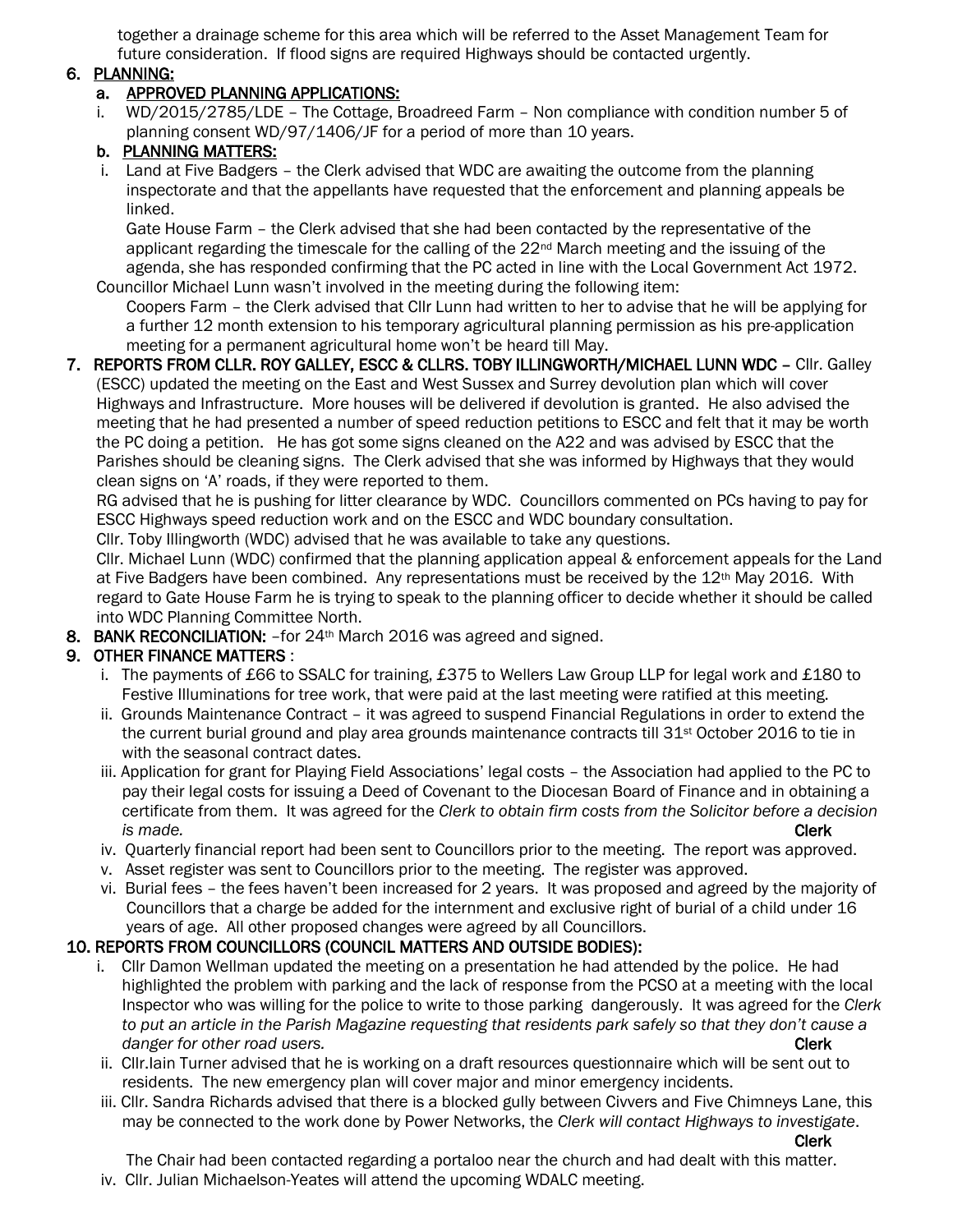v. Cllr. Graham Terry updated the meeting on the tree that fell at the play area. Most of the rotten wood has been removed and the Playing Field committee will obtain a digger to remove the base and a nearby ash tree.

# 11. PLAYING FIELD AND PLAY AREA :

Fiona Shafer (FS), Chair of the Playing Field Committee was invited to update the PC on item 11i.

- i. Update from Playing Field committee meeting FS advised that the committee had agreed in principle to the accountabilities and responsibilities. They have agreed to take on the quarterly risk assessments for the playing field, play area and pavilion. *GT confirmed that he will undertake the annual review of the risk assessments and will add the pavilion onto them and will then email the relevant ones to FS.* GT
- ML declared a disclosable pecuniary interest in the boundary and didn't join in this section of the meeting. The remedial work that needed to be done immediately has been actioned. Further work and the annual tree inspection is dependent on clarification of the boundary. *The Chair will organize a meeting regarding the boundary.* SR **SR**

FS confirmed that the committee can look at any work they can do on the trees marked as a medium risk.

A discussion was held on the replacement of equipment and costs involved in repairing items raised on the annual play area inspection and on risk assessments. It was suggested that the PC have a contingency budget from 2017/18 onwards and that the committee consider what equipment they would like.

 The committee are going to see if the grounds drainage contractor is able to improve the situation with the drainage ditch.

- ii. Deed of Variation the PC approved the Deed of Variation and Deed of Surrender and agreed for these to be forwarded to FS for the Playing Field Trustees' agreement.
- iii. Trees discussed at item 10v. and 11i.
- iv. Boundaries discussed at item 11i. Plan of trees passed to Chair to be updated at site visit.
- 12. NEIGHBOURHOOD AREA the Neighbourhood Area consultation runs until 25<sup>th</sup> April 2016 and can be accessed on the WDC website.
- 13 PARKING IN THE VILLAGE discussed at item 10i.
- 14. NEW COMMUNITY CENTRE c/f.
- 15. RISK ASSESSMENTS GT will undertake the quarterly inspections and the annual review of documents. The Clerk has requested that the gravestones be checked when the burial ground is inspected. The Chair has completed the finance and office risk assessments.
- 16. PARISH ASSEMBLY arrangements for the Parish Assembly were discussed and posters were handed out.
- 17. THREE SOUTHERN COUNTIES DEVOLUTION PLAN –c/f.
- 18. VILLAGE FAYRE c/f.
- 19 ANNUAL REPORT GT will produce the report after the Parish Assembly.
- 20. BRIGHTON MAIN LINE 2 PROJECT the Parish Council agreed to be signatories on the open letter to George Osborne MP.

## 21. CLERK'S MATTERS:

- i. The Clerks hours were agreed and signed.
- ii. The Clerk had tried to arrange for those interested to attend the TN22 club training but this hadn't been forthcoming, *she will reorganize it with Crowborough First Responders.* Clerk iii. WDC Parish Conference – c/f
- 22. ACCOUNTS FOR PAYMENT: the following payments were agreed and cheques were signed:
	- i. Helen Johnson. Salary £829.44 includes £22.50 mileage and £3.78 expenses, £750 already paid by standing order, therefore cheque raised for £79.44
	- ii. Wellers Law Group LLP £950.40 legal fees. £450.40 will be taken out of property maintenance reserves for this invoice.
	- iii. SSALC Limited £17.00 Local Council Review subscription.
	- iv. East Sussex ALC Limited £230.61 subscriptions.
	- v. HM Revenue and Customs £233.08 tax and national insurance.

## 23. CORRESPONDENCE RECEIVED:

- i. The Clerk updated the meeting on correspondence that had been received from a resident regarding littering on land south of the Village Hall. She has referred the matter to WDC. A Councillor advised that a resident had applied for a grant to undertake work on the Right of Way between Hut and Waghorns Lanes, *the Clerk will contact them for details on what work is planned.* Clerk
- ii. Consultation on the draft recommendations for new electoral arrangements for WDC & ESCC  $c/f$
- iii. WDC burial ground study the Clerk advised that WDC are beginning work on looking at local burials and cremations, current issues, numbers being undertaken, existing and future capacity and the needs and requirements for the future. This study will support the developing Wealden Local Plan.